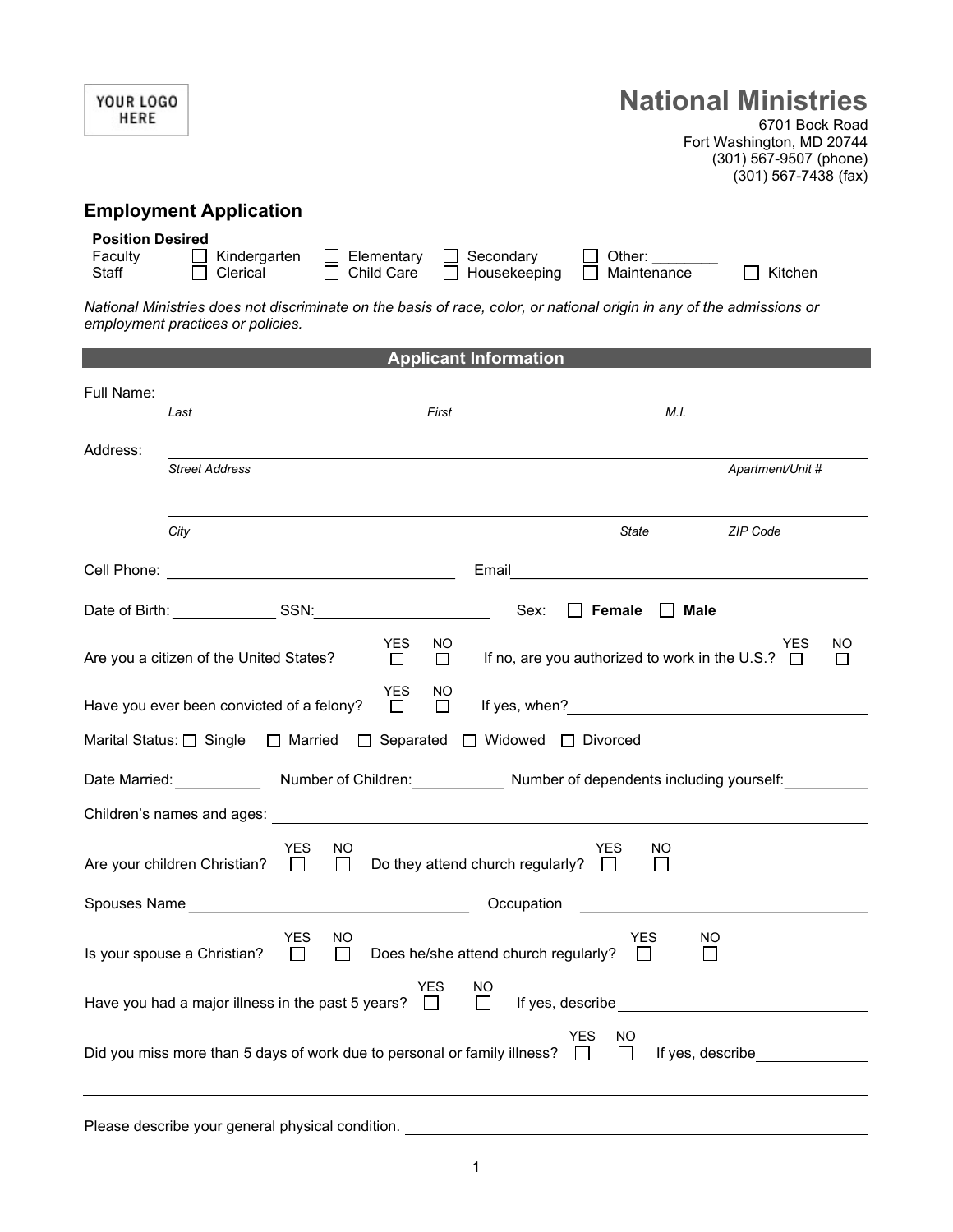|                                                                                                                                                                                                     | Part Time Full Time |                         |            |     |  |
|-----------------------------------------------------------------------------------------------------------------------------------------------------------------------------------------------------|---------------------|-------------------------|------------|-----|--|
| Do you desire part time or full time work?                                                                                                                                                          |                     | Specify part-time       |            |     |  |
| Do you object to our requesting a report from your local credit bureau?                                                                                                                             |                     | <b>YES</b><br><b>NO</b> | <b>YES</b> | NO. |  |
| Do you object to our requesting a report from your state law enforcement agency?<br><b>YES</b><br><b>NO</b><br>Have you ever been convicted of a crime that would preclude you from being employed? |                     |                         |            |     |  |
|                                                                                                                                                                                                     |                     |                         |            |     |  |
|                                                                                                                                                                                                     | <b>Education</b>    |                         |            |     |  |

| High School:                                                                                                                                                                                                                                                                                                                                                                  |                                 | Address:                                   |                      |              |                                                                                                         |                       |           |
|-------------------------------------------------------------------------------------------------------------------------------------------------------------------------------------------------------------------------------------------------------------------------------------------------------------------------------------------------------------------------------|---------------------------------|--------------------------------------------|----------------------|--------------|---------------------------------------------------------------------------------------------------------|-----------------------|-----------|
| From:<br><b>Contract Contract</b>                                                                                                                                                                                                                                                                                                                                             |                                 | Did you graduate? □                        | YES                  | NO<br>$\Box$ |                                                                                                         |                       |           |
|                                                                                                                                                                                                                                                                                                                                                                               |                                 | Address:                                   |                      |              |                                                                                                         |                       |           |
| From:<br>$\mathcal{L}=\frac{1}{2} \sum_{i=1}^{n} \frac{1}{2} \sum_{i=1}^{n} \frac{1}{2} \sum_{i=1}^{n} \frac{1}{2} \sum_{i=1}^{n} \frac{1}{2} \sum_{i=1}^{n} \frac{1}{2} \sum_{i=1}^{n} \frac{1}{2} \sum_{i=1}^{n} \frac{1}{2} \sum_{i=1}^{n} \frac{1}{2} \sum_{i=1}^{n} \frac{1}{2} \sum_{i=1}^{n} \frac{1}{2} \sum_{i=1}^{n} \frac{1}{2} \sum_{i=1}^{n} \frac{1}{2} \sum_{$ | $\mathsf{To:}\_\_\_\_\_\_\_\_\$ | Did you graduate?                          | <b>YES</b><br>$\Box$ | NO<br>$\Box$ | Degree: <u>www.community.com</u>                                                                        |                       |           |
| Other:                                                                                                                                                                                                                                                                                                                                                                        |                                 | Address:                                   |                      |              |                                                                                                         |                       |           |
| From:                                                                                                                                                                                                                                                                                                                                                                         |                                 | To: Did you graduate? □                    | <b>YES</b>           | NO<br>$\Box$ | Degree: <b>Example 2019</b>                                                                             |                       |           |
|                                                                                                                                                                                                                                                                                                                                                                               |                                 |                                            | <b>Spiritual</b>     |              |                                                                                                         |                       |           |
|                                                                                                                                                                                                                                                                                                                                                                               |                                 |                                            |                      |              | Please briefly write your salvation testimony (Attach a separate sheet of paper if you need more room). |                       |           |
|                                                                                                                                                                                                                                                                                                                                                                               |                                 |                                            |                      |              |                                                                                                         |                       |           |
|                                                                                                                                                                                                                                                                                                                                                                               |                                 |                                            |                      |              |                                                                                                         |                       |           |
| Please write your reason for believing why you think God is leading you to apply for employment at our church or                                                                                                                                                                                                                                                              |                                 |                                            |                      |              |                                                                                                         |                       |           |
| school.                                                                                                                                                                                                                                                                                                                                                                       |                                 |                                            |                      |              |                                                                                                         |                       |           |
|                                                                                                                                                                                                                                                                                                                                                                               |                                 |                                            |                      |              |                                                                                                         |                       |           |
|                                                                                                                                                                                                                                                                                                                                                                               |                                 |                                            |                      |              |                                                                                                         |                       |           |
|                                                                                                                                                                                                                                                                                                                                                                               |                                 |                                            |                      |              |                                                                                                         |                       |           |
| Do you attend all regular church services?                                                                                                                                                                                                                                                                                                                                    |                                 | <b>YES</b><br>NO.<br>$\perp$<br>YES<br>NO. |                      |              | Do you practice tithing?                                                                                | <b>YES</b><br>YES     | ΝO<br>NO  |
| Do you have personal devotions?                                                                                                                                                                                                                                                                                                                                               |                                 | П<br>$\perp$                               |                      |              | Do you witness to lost people?                                                                          | $\perp$<br><b>YES</b> | ΝO        |
| Do you practice Matthew 5 and Matthew 18 in resolving personal conflicts?<br>П<br>$\Box$<br>In which church ministries have you been involved?                                                                                                                                                                                                                                |                                 |                                            |                      |              |                                                                                                         |                       |           |
| To what local church do you currently belong?                                                                                                                                                                                                                                                                                                                                 |                                 |                                            |                      |              |                                                                                                         |                       |           |
| Who is the pastor?                                                                                                                                                                                                                                                                                                                                                            |                                 |                                            |                      |              | Phone number of church attended                                                                         |                       |           |
| Are you in full agreement with the Constitution of the sponsoring Church?                                                                                                                                                                                                                                                                                                     |                                 |                                            |                      |              |                                                                                                         | <b>YES</b>            | <b>NO</b> |
| <b>YES</b><br><b>NO</b><br>Are you in full agreement with the statement of faith of National Christian Academy?                                                                                                                                                                                                                                                               |                                 |                                            |                      |              |                                                                                                         |                       |           |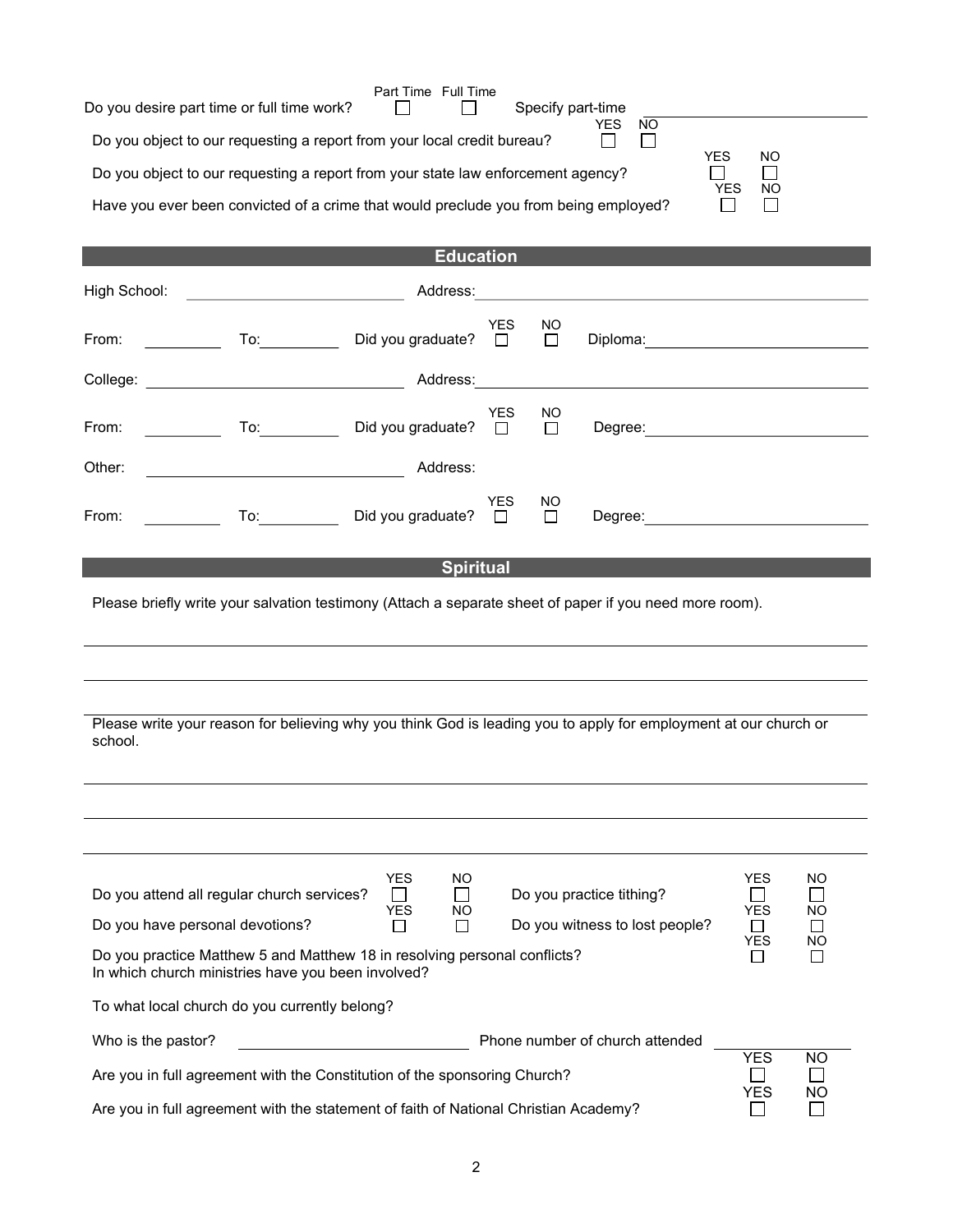|                                                                                                                |                 |               |                                                                                                                  | <b>Professional</b> |                                                                                                                                                                                                                                                                                                      |
|----------------------------------------------------------------------------------------------------------------|-----------------|---------------|------------------------------------------------------------------------------------------------------------------|---------------------|------------------------------------------------------------------------------------------------------------------------------------------------------------------------------------------------------------------------------------------------------------------------------------------------------|
| Are you certified?<br>What type of certification and by whom?                                                  | YES.<br>$\perp$ | NO.<br>$\Box$ |                                                                                                                  |                     |                                                                                                                                                                                                                                                                                                      |
|                                                                                                                |                 |               |                                                                                                                  |                     |                                                                                                                                                                                                                                                                                                      |
|                                                                                                                |                 |               |                                                                                                                  |                     |                                                                                                                                                                                                                                                                                                      |
|                                                                                                                |                 |               |                                                                                                                  |                     | Are you interested in sponsoring or assisting in any of the following school activities $\Box$ Yearbook<br>Band<br>□ Choir □ Piano □ Honor Society □ Soccer □ Volleyball □ Cheerleading □ Basketball<br>□ Baseball □ Softball □ Track □ Golf □ Other __________________________________              |
|                                                                                                                |                 |               | <u> 1990 - Johann Barbara, martxa alemaniar a</u>                                                                |                     | If applying for a clerical position, what office equipment can you operate? $\Box$ Copier $\Box$ Typewriter<br>$\Box$ Adding Machine $\Box$ Computer $\Box$ Microsoft Office Suite (List the office suite(s) you are proficient in)<br>$\Box$ Other<br><u> 1989 - Andrea Andrew Maria (h. 1989).</u> |
|                                                                                                                |                 |               | <b>Teaching Experience</b>                                                                                       |                     |                                                                                                                                                                                                                                                                                                      |
|                                                                                                                |                 |               |                                                                                                                  |                     |                                                                                                                                                                                                                                                                                                      |
| From:<br><u>and the state</u>                                                                                  |                 |               |                                                                                                                  |                     | To: Subjects or Grades: Network and Subjects or Grades: Network and Subjects or Grades: Network and Subjects o                                                                                                                                                                                       |
|                                                                                                                |                 |               |                                                                                                                  |                     |                                                                                                                                                                                                                                                                                                      |
| From:<br><u> 1990 - Jan Barnett, p</u>                                                                         |                 |               |                                                                                                                  |                     | To: Subjects or Grades: Network and the Contract of Subjects or Grades: Network and Subjects of Grades: Network and Subjects of Grades: Network and Subjects of Grades: Network and Subjects of Grades: Network and Subjects o                                                                       |
|                                                                                                                |                 |               |                                                                                                                  |                     |                                                                                                                                                                                                                                                                                                      |
| From:<br><u>and the state of the state</u>                                                                     |                 |               |                                                                                                                  |                     | To: Subjects or Grades: Network and the Contract of Subjects or Grades: Network and Subjects or Grades: Network                                                                                                                                                                                      |
|                                                                                                                |                 |               |                                                                                                                  |                     |                                                                                                                                                                                                                                                                                                      |
| From:                                                                                                          |                 |               |                                                                                                                  |                     | To: Contract Subjects or Grades: Contract of Subjects or Grades:                                                                                                                                                                                                                                     |
|                                                                                                                |                 |               |                                                                                                                  |                     |                                                                                                                                                                                                                                                                                                      |
| <u> 1999 - Jan Ja</u><br>From:                                                                                 |                 |               |                                                                                                                  |                     | To: Subjects or Grades: Subjects or Grades: Subjects or Grades: Subjects or Grades: Subjects of Subjects of Subjects of Subjects of Subjects of Subjects of Subjects of Subjects of Subjects of Subjects of Subjects of Subjec                                                                       |
|                                                                                                                |                 |               |                                                                                                                  |                     |                                                                                                                                                                                                                                                                                                      |
|                                                                                                                |                 |               | <b>Non-Teaching Employment</b>                                                                                   |                     |                                                                                                                                                                                                                                                                                                      |
| Company:                                                                                                       |                 |               |                                                                                                                  |                     |                                                                                                                                                                                                                                                                                                      |
| Address:                                                                                                       |                 |               |                                                                                                                  |                     | Supervisor:                                                                                                                                                                                                                                                                                          |
| Job Title:<br>Responsibilities:                                                                                |                 |               |                                                                                                                  | From:               | To:                                                                                                                                                                                                                                                                                                  |
| May we contact your previous supervisor for a reference?                                                       |                 |               |                                                                                                                  | YES NO<br>$\perp$   |                                                                                                                                                                                                                                                                                                      |
|                                                                                                                |                 |               |                                                                                                                  |                     |                                                                                                                                                                                                                                                                                                      |
|                                                                                                                |                 |               |                                                                                                                  |                     |                                                                                                                                                                                                                                                                                                      |
| Company:                                                                                                       |                 |               | and the control of the control of the control of the control of the control of the control of the control of the |                     | Phone: 2000                                                                                                                                                                                                                                                                                          |
| Address:<br>Job Title:                                                                                         |                 |               |                                                                                                                  | From:               | Supervisor:<br>To:                                                                                                                                                                                                                                                                                   |
| Responsibilities: Network and the set of the set of the set of the set of the set of the set of the set of the |                 |               |                                                                                                                  |                     |                                                                                                                                                                                                                                                                                                      |
| May we contact your previous supervisor for a reference?                                                       |                 |               |                                                                                                                  | YES NO              | $\square$ Reason for Leaving:                                                                                                                                                                                                                                                                        |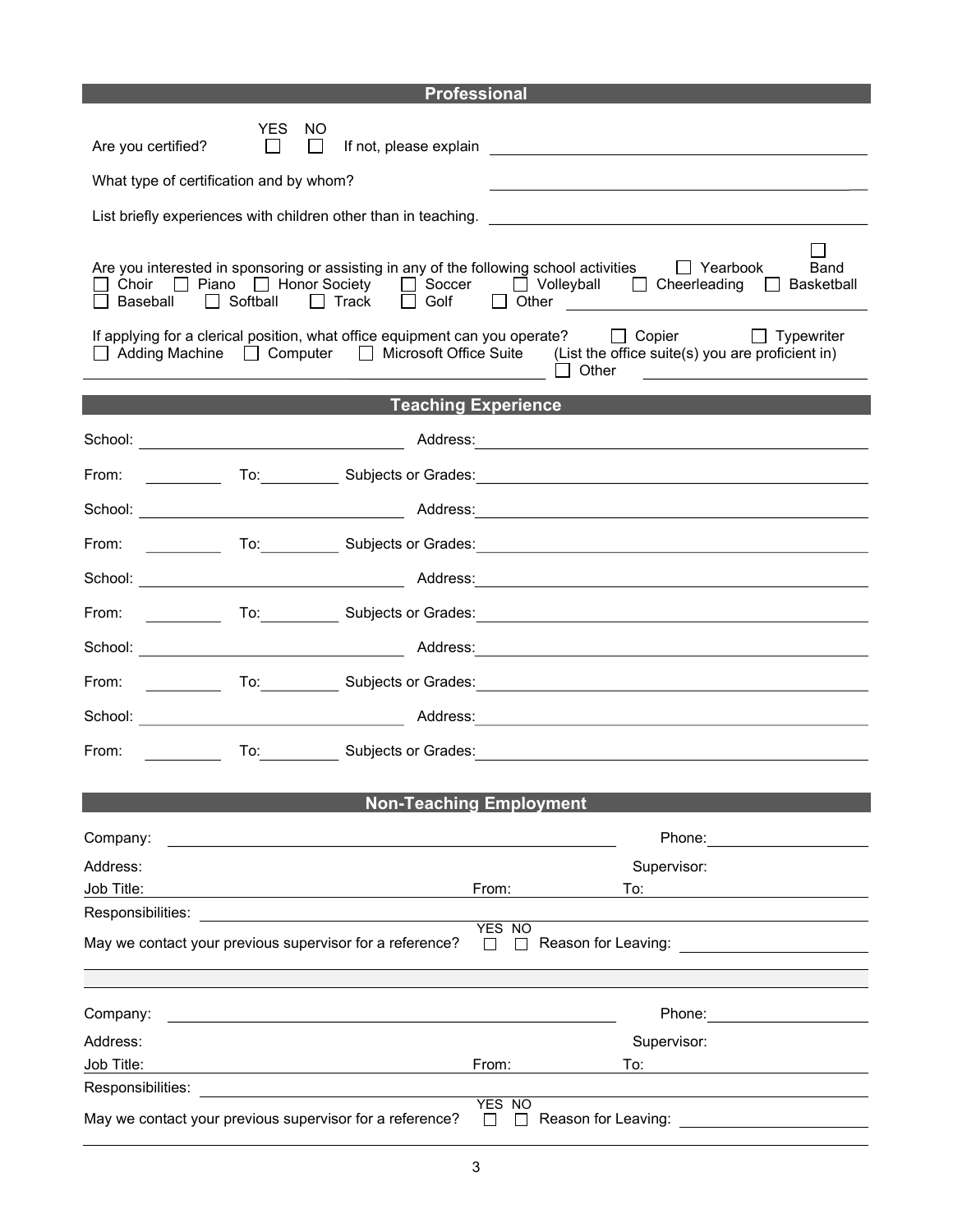| Company:                                                                                                                                  |                                 |                                                                                                                                                                                                                                | Phone: |
|-------------------------------------------------------------------------------------------------------------------------------------------|---------------------------------|--------------------------------------------------------------------------------------------------------------------------------------------------------------------------------------------------------------------------------|--------|
| Address:                                                                                                                                  |                                 | Supervisor:                                                                                                                                                                                                                    |        |
| Job Title:                                                                                                                                | From:                           | To:                                                                                                                                                                                                                            |        |
| Responsibilities:<br><u> 1980 - Jan Samuel Barbara, margaret e populazion del control del control del control del control de la provi</u> |                                 |                                                                                                                                                                                                                                |        |
| May we contact your previous supervisor for a reference? $\Box$ $\Box$ Reason for Leaving:                                                | YES NO                          |                                                                                                                                                                                                                                |        |
|                                                                                                                                           |                                 |                                                                                                                                                                                                                                |        |
|                                                                                                                                           | <b>Military Service</b>         |                                                                                                                                                                                                                                |        |
| Branch:<br><u> 1989 - Andrea Station Barbara (h. 1989).</u>                                                                               |                                 | From: The contract of the contract of the contract of the contract of the contract of the contract of the contract of the contract of the contract of the contract of the contract of the contract of the contract of the cont | To: To |
| Rank at Discharge:                                                                                                                        | Type of Discharge:              |                                                                                                                                                                                                                                |        |
| If other than honorable, explain:                                                                                                         |                                 |                                                                                                                                                                                                                                |        |
|                                                                                                                                           | <b>Disclaimer and Signature</b> |                                                                                                                                                                                                                                |        |

If your application is considered favorably, on what date will you be available for work?

I certify that the information given by me in this application is true in all respects, and I agree that if the information is found to be false in any way, it shall be considered sufficient cause for denial of employment or discharge. I authorize the use of any information in this application to verify my statements, and I authorize past employers, doctors, references, and any other persons to answer all questions concerning my ability, character, reputation, and previous employment record. I release all such persons from any liability or damages on account of having furnished such information.

| Sian<br>.<br>. . | Date: |  |
|------------------|-------|--|
|                  |       |  |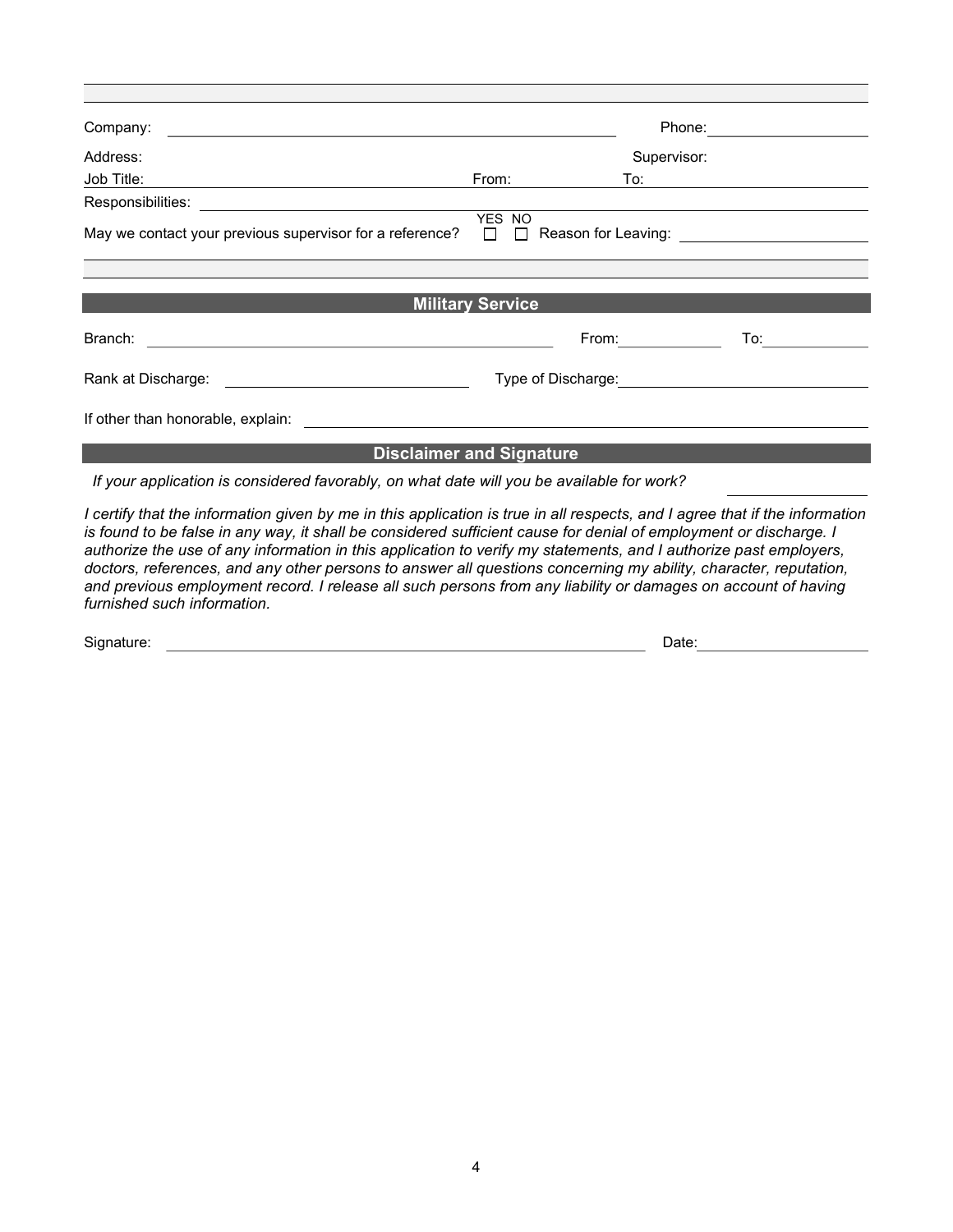## DISCLOSURE FORM TO OBTAIN CONSUMER REPORTS FOR EMPLOYMENT PURPOSES

### Please Read Carefully Before Signing the Authorization

## **DISCLOSURE**

In considering you for employment and, if you are employed, in considering you for subsequent promotion, assignment, reassignment, retention, or discipline, NATIONAL MINISTRIES ("the Company") may request and rely upon one or more consumer reports or investigative consumer reports about you that we obtain from a consumer reporting agency, such as IntelliCorp Records, Inc.

IntelliCorp Records, Inc, can be contacted by mail at 3000 Auburn Dr, Suite 410; Beachwood, OH 44122; or phone 1- 888-946-8355; or website: www.intellicorp.net.

For explanation purposes:

- A "consumer report" is written, oral or other communication of any information by a consumer reporting agency bearing on your credit worthiness, credit standing, credit capacity, character, general reputation, personal characteristics, or mode of living which is used or expected to be used or collected in whole or in part for the purpose of serving as a factor in making an employment-related decision about you. Such information may include for example, credit information, criminal history reports, or driving records; and
- An "investigative consumer report" is a consumer report in which information on your character, general reputation, personal characteristics, or mode of living is obtained through personal interviews with your prior employers, neighbors, friends, or associates, or with others who may have knowledge concerning any such items of information. In the event an investigative consumer report is requested about you, you are entitled to additional disclosures regarding the nature and scope of the investigation requested, as well as a written summary of your rights under the Fair Credit Reporting Act ("FCRA").

Under the FCRA, before the Company can obtain a consumer report or investigative consumer report about you for employment purposes, we must have your written authorization. Before we take adverse action on the basis, in whole or in part, of information in that report, you will be provided a copy of that report, the name, address, and telephone number of the consumer reporting agency, and a summary of your rights under the FCRA.

#### AUTHORIZATION

I have read and understand the foregoing Disclosure, and authorize NATIONAL MINISTRIES to obtain and rely upon consumer reports or investigative consumer reports concerning me obtained from IntelliCorp Records, Inc.

By my signature below, I authorize the Company to obtain any such reports and to share the information received with any person involved in their decision about me.

I also consent to have any legally required notices sent electronically.

I do do not authorize you to contact, through IntelliCorp Records, Inc., my current employer for Employment and Reference Verifications. (Checking "I do" will authorize inquiries to the Human Resources Department and to any listed supervisors.)

By signing this I consent to have \$10.00 deducted from my first check to cover the expense of the Background Investigation.

| <b>Printed Name</b>                                                  | Applicant Signature | Date |
|----------------------------------------------------------------------|---------------------|------|
| Parent or Legal Guardian Signature (for searches conducted on minors |                     | Date |

under the age of 18)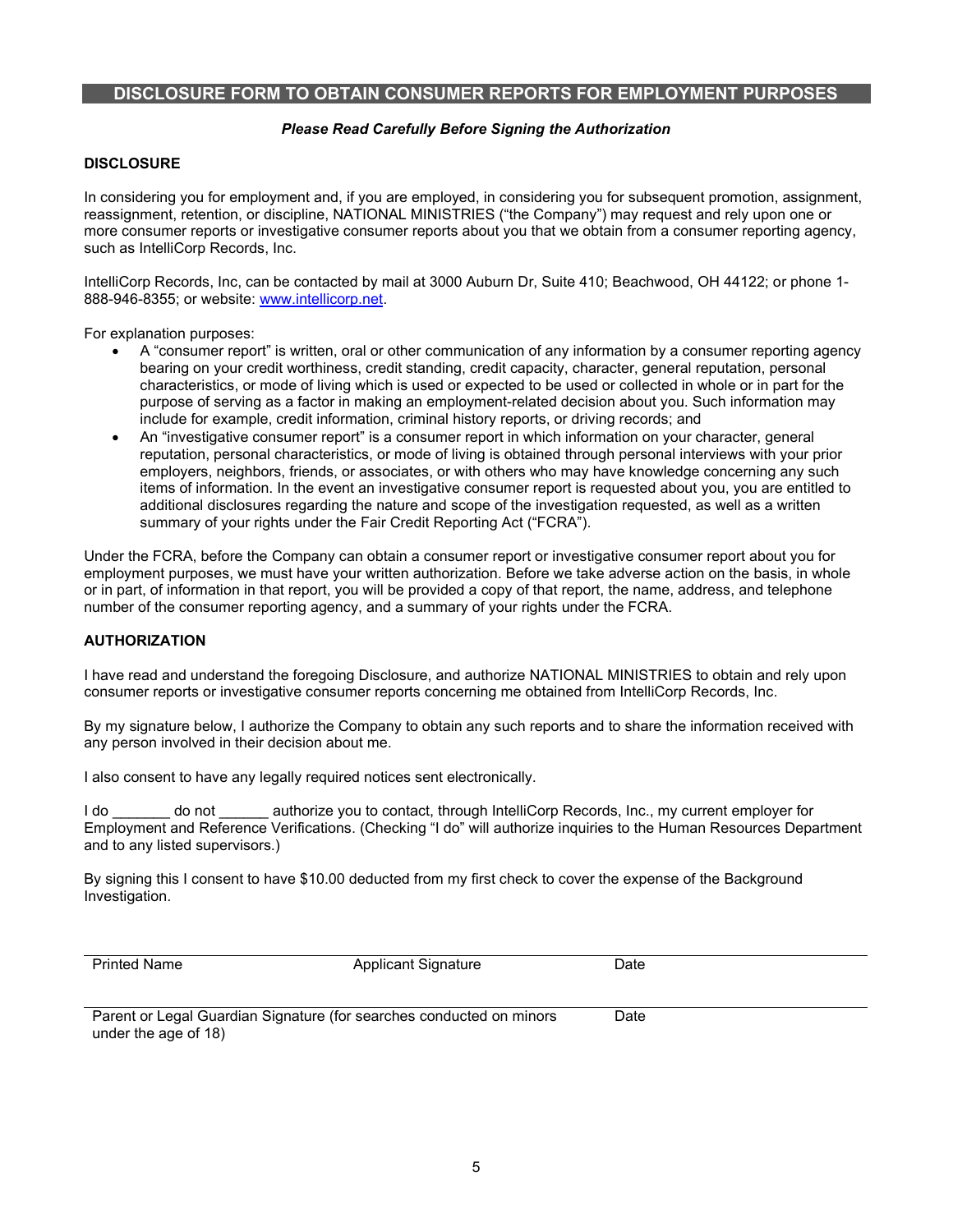## PERSONAL DATA

| Last Name                                                  | <b>First Name</b>                        | Middle Name                                                                                                                                                                                                                                                                                                                                                         |
|------------------------------------------------------------|------------------------------------------|---------------------------------------------------------------------------------------------------------------------------------------------------------------------------------------------------------------------------------------------------------------------------------------------------------------------------------------------------------------------|
| <b>Current Address</b>                                     |                                          | Dates Lived Here (MM/YY)                                                                                                                                                                                                                                                                                                                                            |
| Date of Birth                                              | Other Names Used (including maiden name) | Years Used                                                                                                                                                                                                                                                                                                                                                          |
| <b>Social Security Number</b>                              | Driver's License #                       | <b>DL State</b>                                                                                                                                                                                                                                                                                                                                                     |
| Email Address (may be used for<br>official correspondence) |                                          |                                                                                                                                                                                                                                                                                                                                                                     |
| preceding my request.                                      |                                          | I have the right to make a request to IntelliCorp Records, Inc. upon proper identification, to request the nature and<br>substance of all information in its files on me at the time of my request, including sources of information, and the<br>recipients of any reports on me which IntelliCorp Records, Inc has previously furnished within the two year period |

I certify that all elements of the personal data I have provided are true, accurate and complete.

Printed Name **Applicant Signature** Date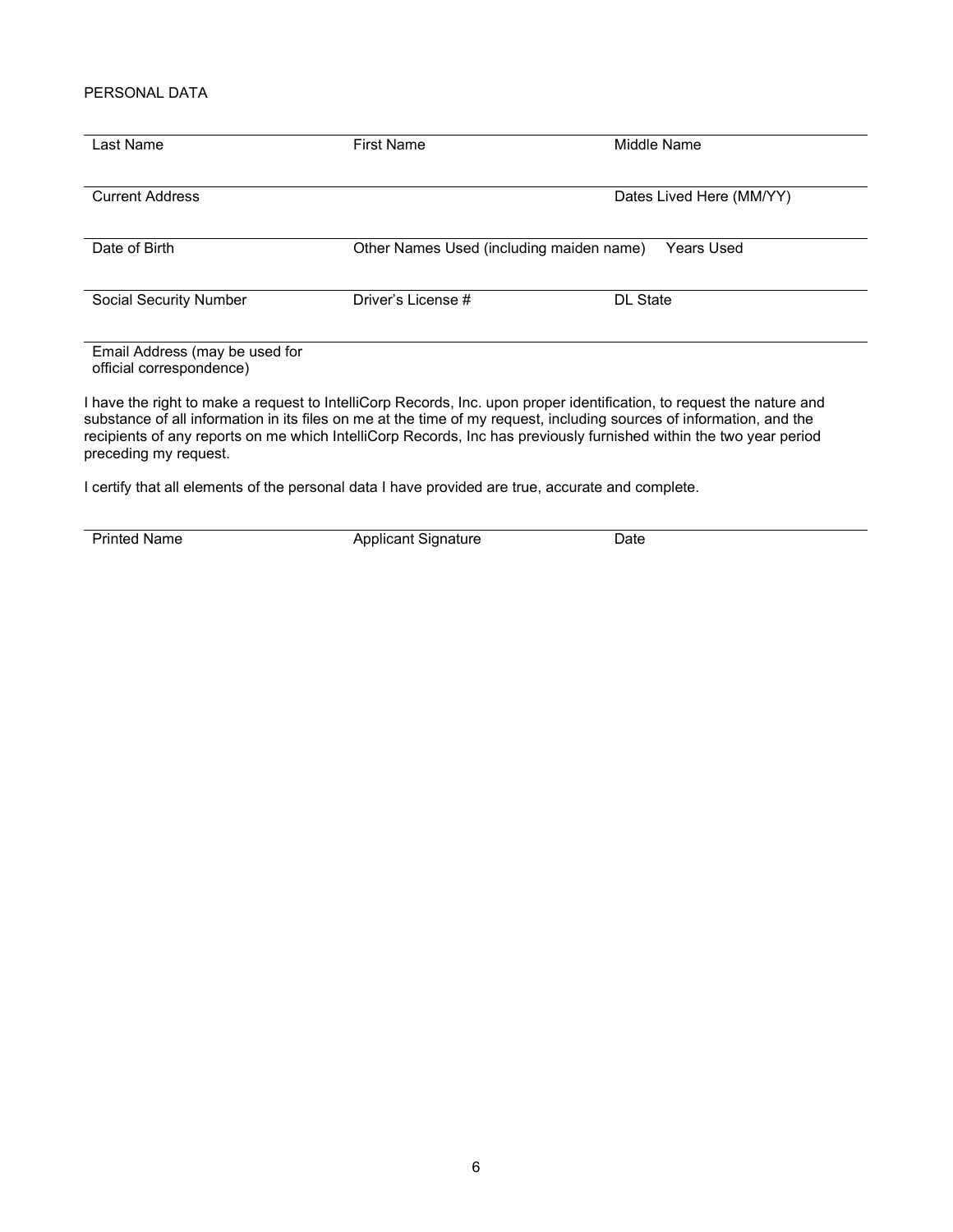### National Church of God 6700 Bock Road Fort Washington, MD 20744

## DIRECT DEPOSIT AUTHROIZATION FORM

Please note, that, once form is filled and turned in, payments will reflect in this account during the second (not first) upcoming payroll. It will be verified on this paycheck, next payroll will be reflected.

| Name:              |                                             |                                                                                                                       |                                                                                                                          |  |
|--------------------|---------------------------------------------|-----------------------------------------------------------------------------------------------------------------------|--------------------------------------------------------------------------------------------------------------------------|--|
| Address:           |                                             | <u> 1989 - Johann Stoff, amerikansk politiker (d. 1989)</u>                                                           |                                                                                                                          |  |
| Phone:             | <u> 1980 - Johann Barbara, martin a</u>     |                                                                                                                       |                                                                                                                          |  |
|                    |                                             |                                                                                                                       |                                                                                                                          |  |
|                    |                                             |                                                                                                                       |                                                                                                                          |  |
| <b>Account #1:</b> |                                             |                                                                                                                       |                                                                                                                          |  |
|                    | Account Type (Select One                    | Checking                                                                                                              | Savings                                                                                                                  |  |
|                    | Name of Financial Institution:              |                                                                                                                       |                                                                                                                          |  |
|                    | <b>Financial Institution Address</b>        |                                                                                                                       |                                                                                                                          |  |
|                    |                                             | <b>Street Address</b>                                                                                                 |                                                                                                                          |  |
|                    |                                             | City, State, Zip Code                                                                                                 |                                                                                                                          |  |
|                    | <b>Bank Routing Number</b>                  | <u> 1980 - Johann Barbara, martin da basar a shekara 1980 - An tsara 1980 - An tsara 1980 - An tsara 1980 - An ts</u> | Account Number <b>Account Number</b>                                                                                     |  |
|                    | Percentage to be deposit into this account: |                                                                                                                       |                                                                                                                          |  |
| 100%.              |                                             |                                                                                                                       | If you are including a second account, please note that the percentages to be deposited into the two accounts must total |  |
|                    |                                             |                                                                                                                       |                                                                                                                          |  |
|                    |                                             |                                                                                                                       |                                                                                                                          |  |

## ATTACH IMAGE OF VOIDED CHECK (CHECKING ACCOUNT) OR DEPOSIT SLIP (SAVINGS ACCOUNT)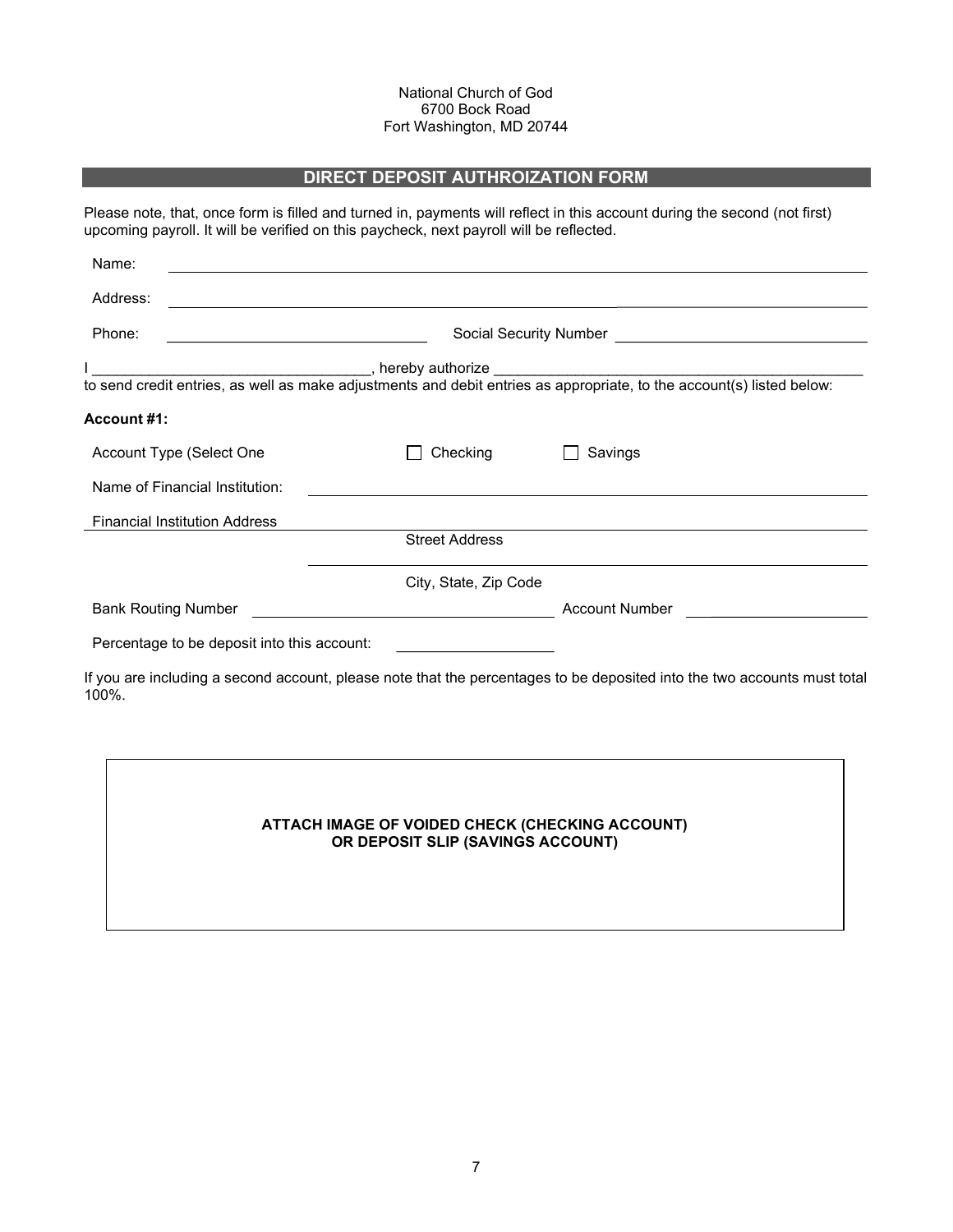### National Church of God 6700 Bock Road Fort Washington, MD 20744

# DIRECT DEPOSIT AUTHROIZATION FORM

| Account #2:                                 |                       |                                                                                                                          |
|---------------------------------------------|-----------------------|--------------------------------------------------------------------------------------------------------------------------|
| Account Type (Select One                    | Checking              | Savings                                                                                                                  |
| Name of Financial Institution:              |                       |                                                                                                                          |
| <b>Financial Institution Address</b>        |                       |                                                                                                                          |
|                                             | <b>Street Address</b> |                                                                                                                          |
|                                             | City, State, Zip Code |                                                                                                                          |
| <b>Bank Routing Number</b>                  |                       | <b>Account Number</b>                                                                                                    |
| Percentage to be deposit into this account: |                       |                                                                                                                          |
| 100%.                                       |                       | If you are including a second account, please note that the percentages to be deposited into the two accounts must total |
|                                             |                       |                                                                                                                          |

## ATTACH IMAGE OF VOIDED CHECK (CHECKING ACCOUNT) OR DEPOSIT SLIP (SAVINGS ACCOUNT)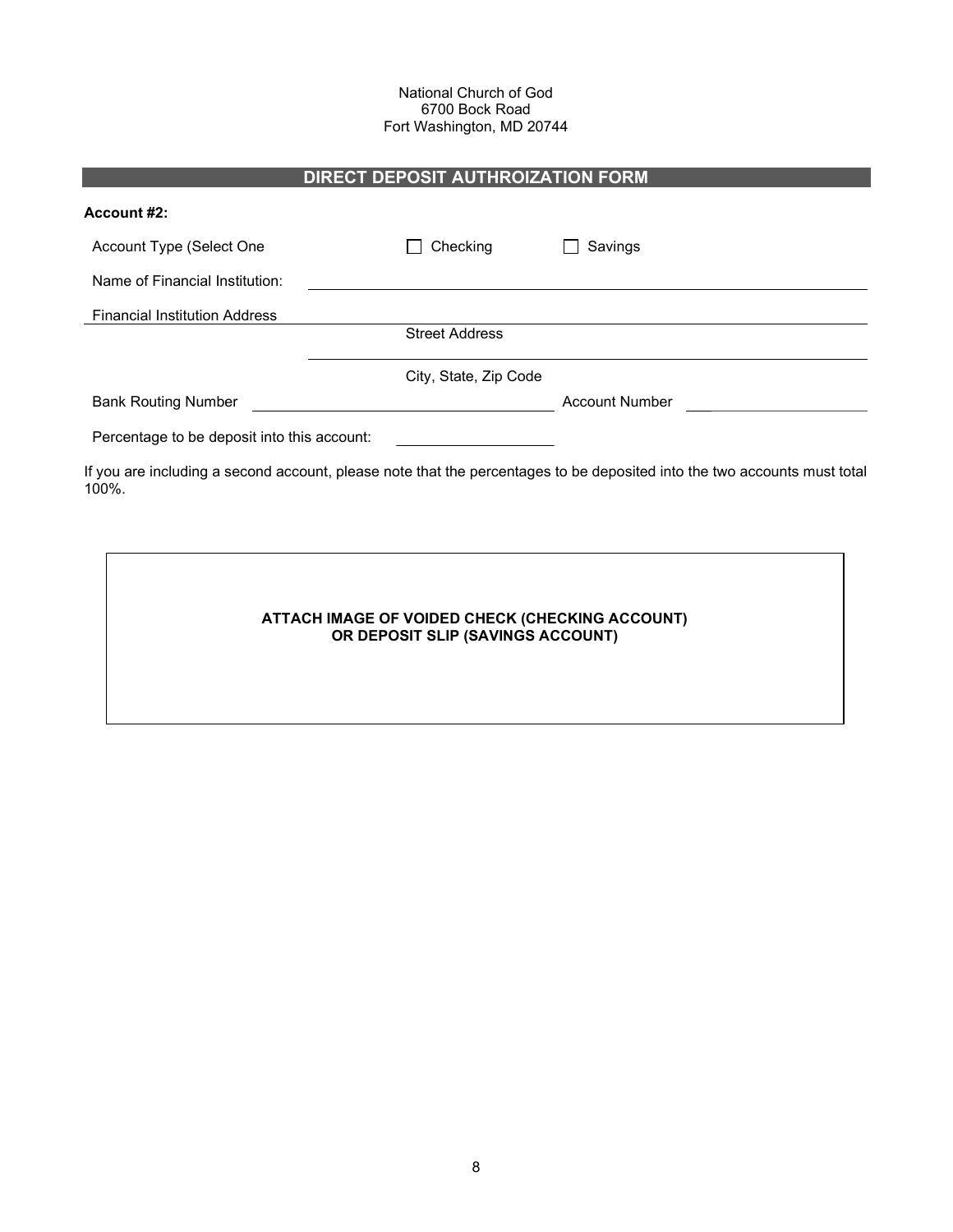# Voluntary Payroll Withholding Form

| Employee Name:                                                            |                        |                                   |  |  |
|---------------------------------------------------------------------------|------------------------|-----------------------------------|--|--|
| Department:                                                               | National Church of God | <b>National Christian Academy</b> |  |  |
| Effective Date:                                                           |                        |                                   |  |  |
| Tithes (10% of my gross pay)<br>$\mathbf{L}$                              |                        |                                   |  |  |
| <b>Offering</b> (indicate a dollar amount of percentage):<br>$\mathbf{L}$ |                        |                                   |  |  |
| Other:                                                                    | Type:                  | Amount:                           |  |  |

My signature below indicates my agreement to have the amounts noted above deducted from my paycheck. I understand I may revoke this request at any time and the deductions will be terminated beginning within ten (10) business days of my revocation date.

| Signature             |       |
|-----------------------|-------|
| Address               |       |
| City, State, Zip Code |       |
| Witness:              | Date: |